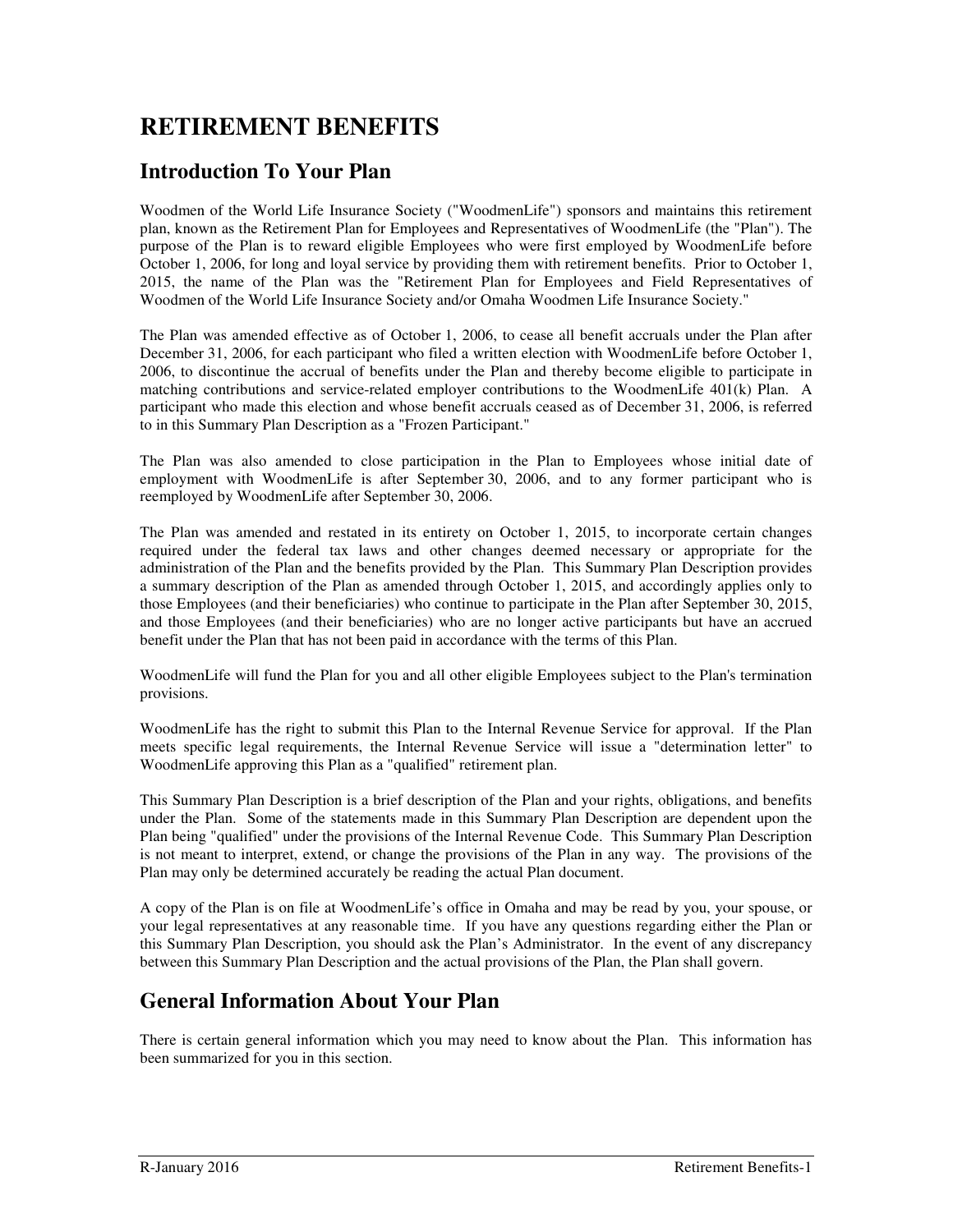## **General Plan Information**

Plan Name: "Retirement Plan for Employees and Representatives of WoodmenLife". This Plan is a defined benefit plan.

The employer identification number (EIN) assigned to WoodmenLife is 47-0339250.

WoodmenLife has assigned the Plan Number 001 to the Plan.

The Plan's records are maintained on a 12-month period of time. This is known as the Plan Year. The Plan Year begins on January 1 and ends on December 31.

Certain valuations and distributions are made on the Anniversary Date of the Plan. This date is December 31.

## **Employer Information**

Your Employer's name and address is:

Woodmen of the World Life Insurance Society 1700 Farnam Street Omaha, NE 68102

#### **Plan Administrator Information**

The name, address, and business phone number of the Plan's Administrator is:

Administrative Committee Woodmen of the World Life Insurance Society 1700 Farnam Street Omaha, NE 68102 (402) 342-1890

The Plan's Administrator keeps the records for the Plan and is responsible for the administration of the Plan. The Plan's Administrator will also answer any questions you may have about the Plan. The Plan Administrator is the Administrative Committee which consists of the Woodmen of the World Executive Committee, and with WoodmenLife's General Counsel, Medical Director, and Actuary as advisory members. The Executive Committee is comprised of the President, the Executive Vice President, the Secretary, and the Treasurer of the Society. Alternate members of the Committee may include WoodmenLife's General Counsel and Chairman of the Board.

#### **Service of Legal Process**

The name and address of the Plan's agent for service of legal process is:

General Counsel Woodmen of the World Life Insurance Society 1700 Farnam Street Omaha, NE 68102

Service of legal process may also be made upon the Plan's Administrator.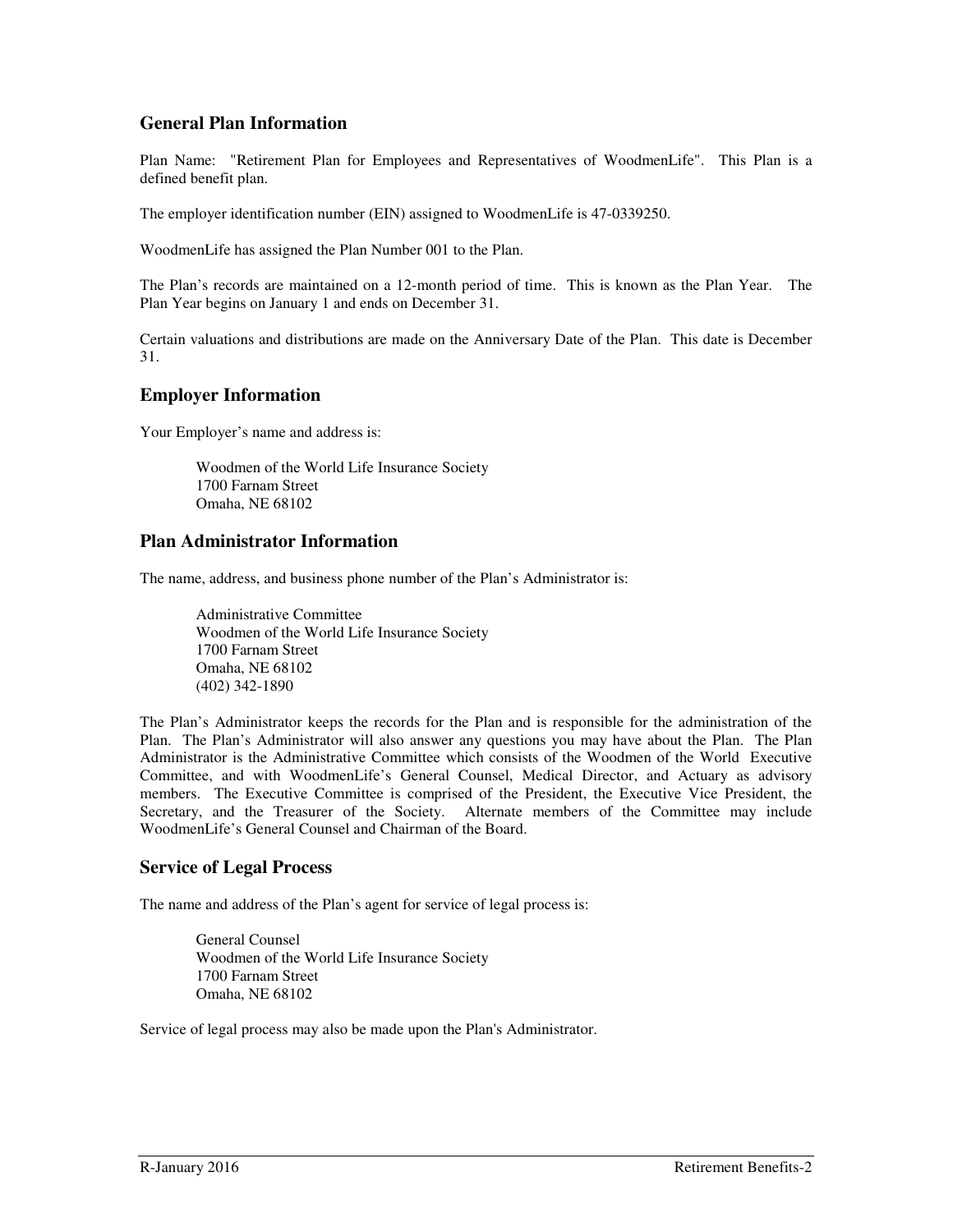# **Participation In Your Plan**

Participation in the Plan is available only to eligible Employees of WoodmenLife who were first employed by WoodmenLife before October 1, 2006, or, if a former participant, were reemployed by WoodmenLife before October 1, 2006. Before you became a member or a "participant" in the Plan, there were certain eligibility and participation rules which you had to meet. Under these rules, you became eligible to participate in the Plan if you reached your 21<sup>st</sup> birthday and completed one Year of Service. If you were receiving disability benefits under WoodmenLife 's group disability income plan, you were an Employee participant, and you had five (5) years of service or more at the time you became disabled, you continued to be eligible. Your starting date for participation in the Plan was the day on which you satisfied these eligibility requirements.

Your active participation in the Plan ends on the date you terminate employment with WoodmenLife for reasons other than death, disability, or retirement, unless you are a Frozen Participant, in which event your active participation in the Plan ends on the earlier of December 31, 2006, or the date of your termination of employment with WoodmenLife for reasons other than death, disability, or retirement.

# **Funding Your Plan Benefits**

Each year WoodmenLife will be required to contribute an amount to the Plan which is actuarially determined. The amount of the contribution may vary from year to year, depending on, for example, participant turnover, benefit payments, and investment gains and losses. The law requires that an independent professional, called an "enrolled actuary," certify that WoodmenLife is meeting minimum funding requirements. If WoodmenLife fails to meet minimum funding requirements, the Society can be subject to penalties. Also, if the Plan's funding falls below certain minimum requirements, your benefits can be affected. You may not make any contributions to the Plan.

# **Calculation of Benefits Under Your Plan**

If you elected before October 1, 2006, to discontinue the accrual of your benefits under the Plan, you are classified as a "Frozen Participant" and your accrued benefit under the Plan will be determined as if you had terminated with WoodmenLife on the basis of your compensation that was earned and the service your performed for WoodmenLife through December 31, 2006, and any compensation that you earn or service that you perform for WoodmenLife after December 31, 2006, shall not be considered in calculating your benefits under the Plan. The following summary of the calculation of benefits under the Plan is applicable to all employees who participate in the Plan but, as applied to a Frozen Participant, only the compensation paid and service that was credited to the Frozen Participant through December 31, 2006, shall be counted in calculating such Frozen Participant's benefits under the Plan.

# **Compensation**

For purposes of the Plan, your compensation has a special meaning. Compensation is defined as your regular salary paid at fixed intervals during a calendar year, including bonus payments received under WoodmenLife 's incentive compensation plans, but excluding all other overtime pay, fees, commissions, bonuses, severance pay and any other extra compensation in any form.

Compensation will include your salary reduction contributions to the WoodmenLife 401(k) Plan, the WoodmenLife cafeteria plan, and certain deferred compensation plans ("457" plans) or any other qualified or nonqualified deferred compensation plan sponsored by the Employer.

The Plan, by law, cannot recognize compensation in excess of a specified dollar limit. The dollar limit for the 2016 Plan Year is \$265,000. This limit will be adjusted in future years for cost of living increases as required by law.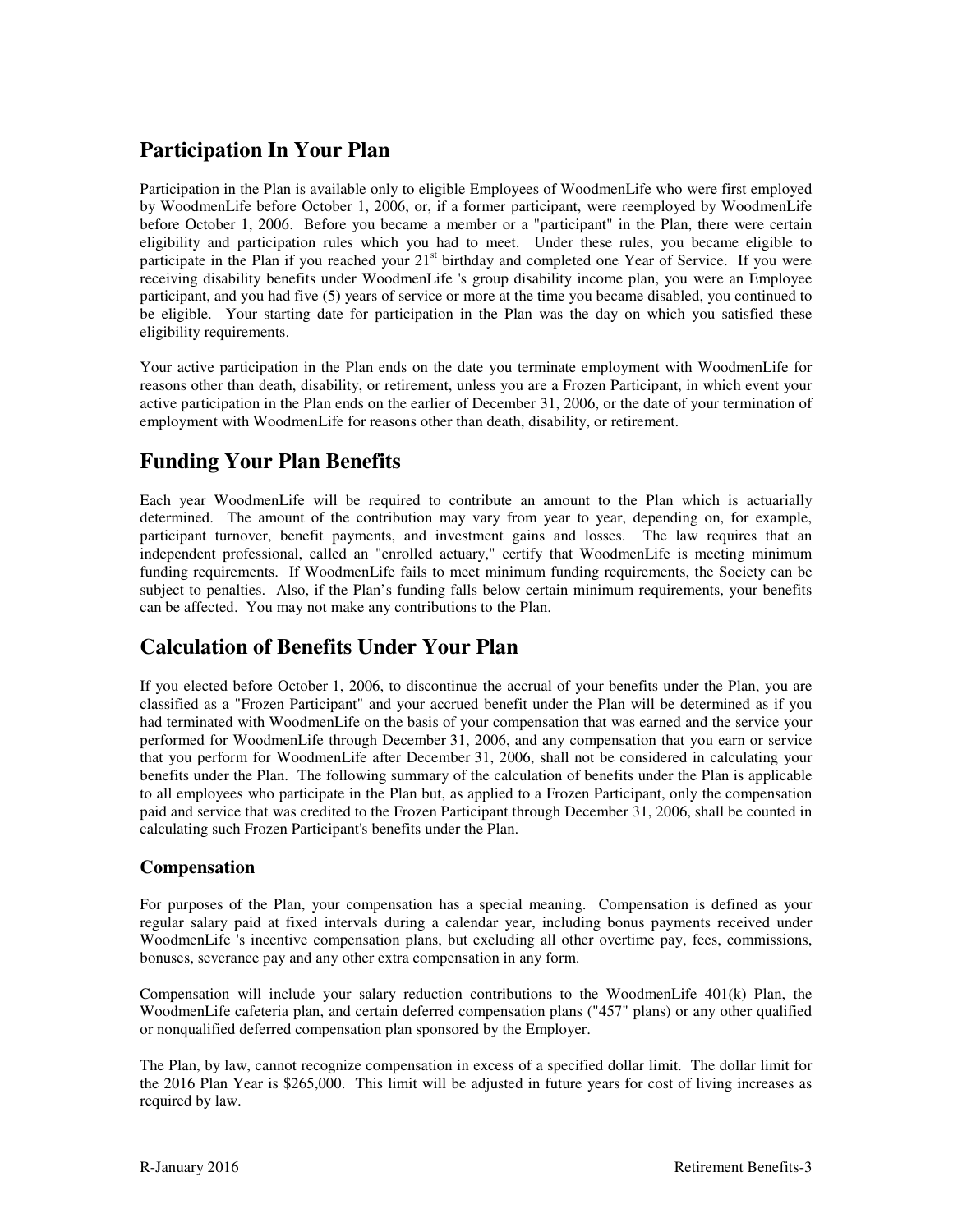Compensation for an Employee who began receiving benefits under WoodmenLife 's long-term disability plan before January 1, 2013, and who had five (5) or more Years of Service prior to receiving such payments under WoodmenLife's long-term disability plan, will be an assumed annual rate of compensation while long-term disability benefits are received, equal to the salary the Employee was receiving immediately prior to becoming disabled. Benefits paid under WoodmenLife 's long-term disability plan that began on or after January 1, 2013, will not be recognized as compensation for purposes of the Plan.

## **Average Annual Earnings**

An Employee's Normal Retirement Benefit is based on Average Annual Earnings.

"Average Annual Earnings" for an Employee who is not a Frozen Participant is the Employee's Compensation averaged over the five consecutive years of employment which produce the highest average. The "Average Annual Earnings" for an Employee who is a Frozen Participant is the Employee's Compensation averaged over the five consecutive years of employment during the period beginning with the date of the Employee's initial employment with WoodmenLife and ending on December 31, 2006, which produce the highest average. In all cases, if the Employee has less than 60 months of service, the Average Annual Earnings of the Employee will be based on the Compensation during his/her actual months of service with WoodmenLife. This average is further adjusted to account for inflation in the five-year period used to calculate Average Annual Earnings under a method specified in the Plan which uses, in part, increases in the Consumer Price Index used by the Federal Government to adjust Social Security benefits.

## **Normal Retirement Benefits**

At your Normal Retirement Date, you will be entitled to a monthly benefit which is called your "Normal Retirement Benefit." For Employees, this benefit shall be a straight life annuity equal to one-twelfth (1/12) of your Average Annual Earnings multiplied by a percentage. The percentage will equal your total number of Years of Service with WoodmenLife, not exceeding twenty (20), multiplied by two percent (2%) plus any Years of Service in excess of twenty  $(20)$  multiplied by one percent  $(1\%)$ . If you are a Frozen Participant, any service performed for WoodmenLife after December 31, 2006 will not be counted in determining your Years of Service under the foregoing benefit formula, and the Normal Retirement Benefit shall be determined on the basis of your Average Annual Earnings and Years of Service that are credited to you under the Plan as of December 31, 2006. As to Class II Employees, no service prior to such Employee's 21 st birthday will be counted (Class I and Class II definition below).

"Class I Employee" means an employee who was in the employment of the Society on January 1, 1961.

"Class II Employee" means an employee who enters the employment of the Society after January 1, 1961.

#### **Limitation on Amount of Annual Benefit**

The law imposes a limitation on the amount of benefits that can be paid to you by the Plan. In general, the maximum annual benefit, payable in the form of a single life annuity at your Normal Retirement Date, may not exceed the lesser of 100% of your average compensation or \$210,000 (as adjusted after 2016 for costof-living increases). This limit will be adjusted if your benefit is paid before or after your Normal Retirement Date, or if paid in a form other than a straight life annuity.

# **BENEFITS UNDER YOUR PLAN**

#### **Normal Retirement**

Your Normal Retirement Date is the first day of the month next following normal retirement age (the later of your 65<sup>th</sup> birthday or completion of five (5) Years of Service).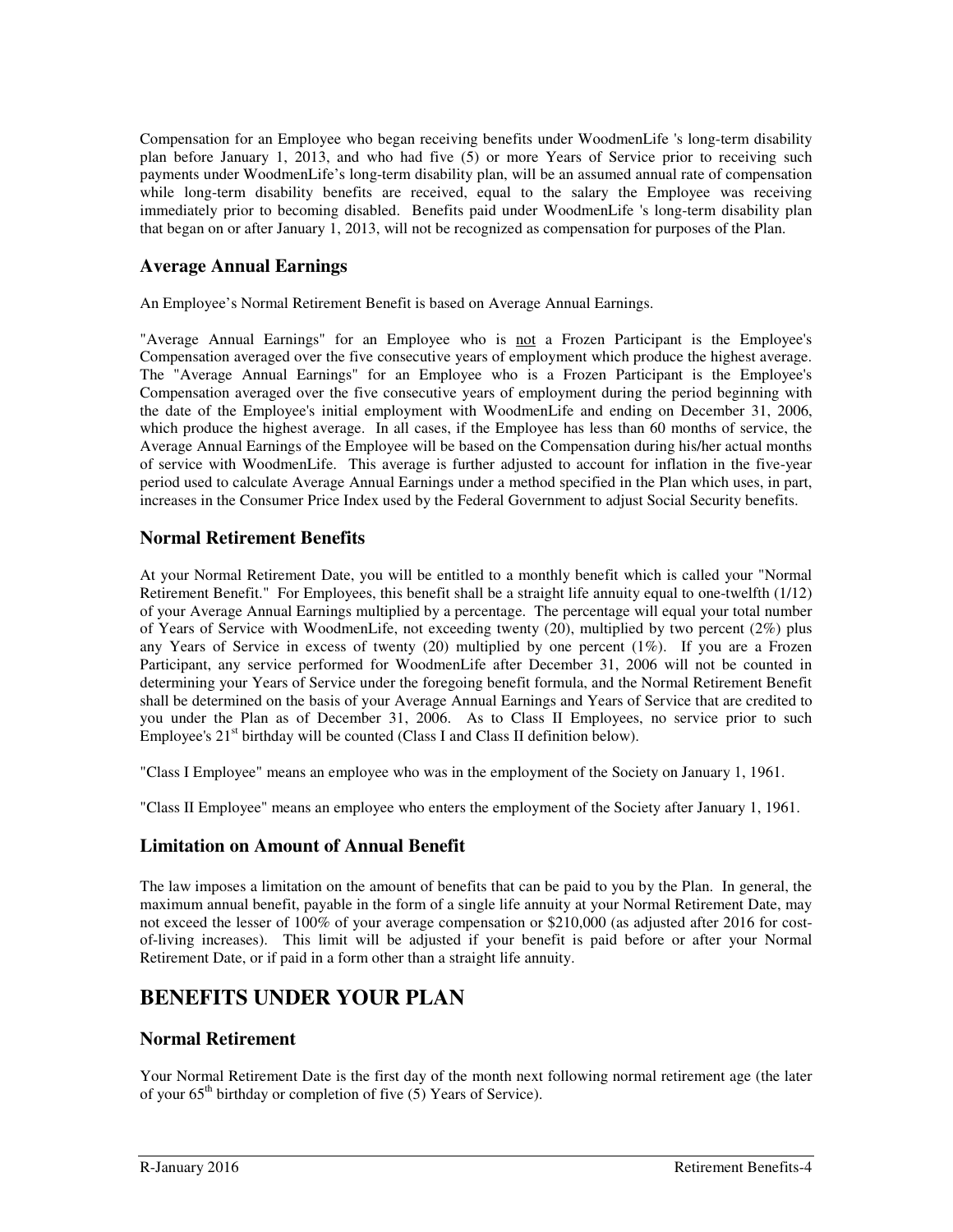All benefits payable to you under the Plan are in addition to any benefits to which you may be entitled under Social Security.

At your normal retirement age, you will be entitled to receive your Normal Retirement Benefit. Payment of your benefits will begin as soon as practicable following your retirement at or after your Normal Retirement Date.

The benefit resulting from the Plan's benefit formula for any Employee shall be reduced by the employer purchased amount that is applicable and payable to a participant as a result of Group Annuity Contracts AC 177, AC 693, or AC 1502 issued to Woodmen of the World Life Insurance Society by the Equitable Life Assurance Society of the United States, dated September 1, 1934, August 8, 1947, and September 1, 1958, respectively.

## **Early Retirement**

An Employee who has then met the Minimum Service Requirement for Early Retirement may retire from the employment of WoodmenLife on an Early Retirement Date. Upon so retiring, the Employee shall be entitled to receive an Early Retirement Annuity beginning, at his/her written option, on his/her Normal Retirement Date or on his/her Early Retirement Date.

#### **1. Minimum Service Requirement for Early Retirement.**

The Minimum Service Requirement for Early Retirement shall be twenty (20) Years of Service. For purposes of this Minimum Service Requirement for Early Retirement, a Frozen Participant's service with WoodmenLife after December 31, 2006, shall be counted.

#### **2. Early Retirement Date.**

An Employee's Early Retirement Date may, as elected in writing by him/her, be the first day of any calendar month following his/her fifty-fifth (55<sup>th</sup>) birthday and preceding his/her Normal Retirement Date.

#### **3. Early Retirement Annuity.**

If the Early Retirement Annuity is to begin on the Employee's Normal Retirement Date, the Early Retirement Annuity will be a monthly amount paid to the retired Employee for as long as he/she shall live. This monthly amount will be equal to one-twelfth of a percentage of the Average Annual Earnings of the retiring Employee during the best five (5) consecutive Years of Service. This percentage will be equal to the retiring Employee's number of Years of Service, not exceeding twenty (20), multiplied by two percent (2%) plus any Years of Service in excess of twenty (20) multiplied by one percent (1%). For this purpose, a Frozen Participant's service with WoodmenLife after December 31, 2006, shall not be counted in determining the amount of the Early Retirement Annuity. As to a Class II Employee, no service prior to his/her twenty-first  $(21<sup>st</sup>)$  birthday will be counted.

If the Early Retirment Annuity is to begin on the Employee's Early Retirement Date, then the benefit as determined above will be decreased by four percent (4%) per year for the period between the Early Retirement Date and the Employee's Normal Retirement Date, but in no event less than the actuarial equivalent value of the monthly benefit at the Employee's Normal Retirement Date. The actuarial equivalent value of any monthly benefit is determined in accordance with the actuarial assumptions that are specified in the Plan.

The benefit resulting from the Plan's benefit formula for any Employee shall be reduced by the employer purchased amount that is applicable and payable to a participant as a result of Group Annuity Contracts AC 177, AC 693, or AC1502 issued to Woodmen of the World Life Insurance Society by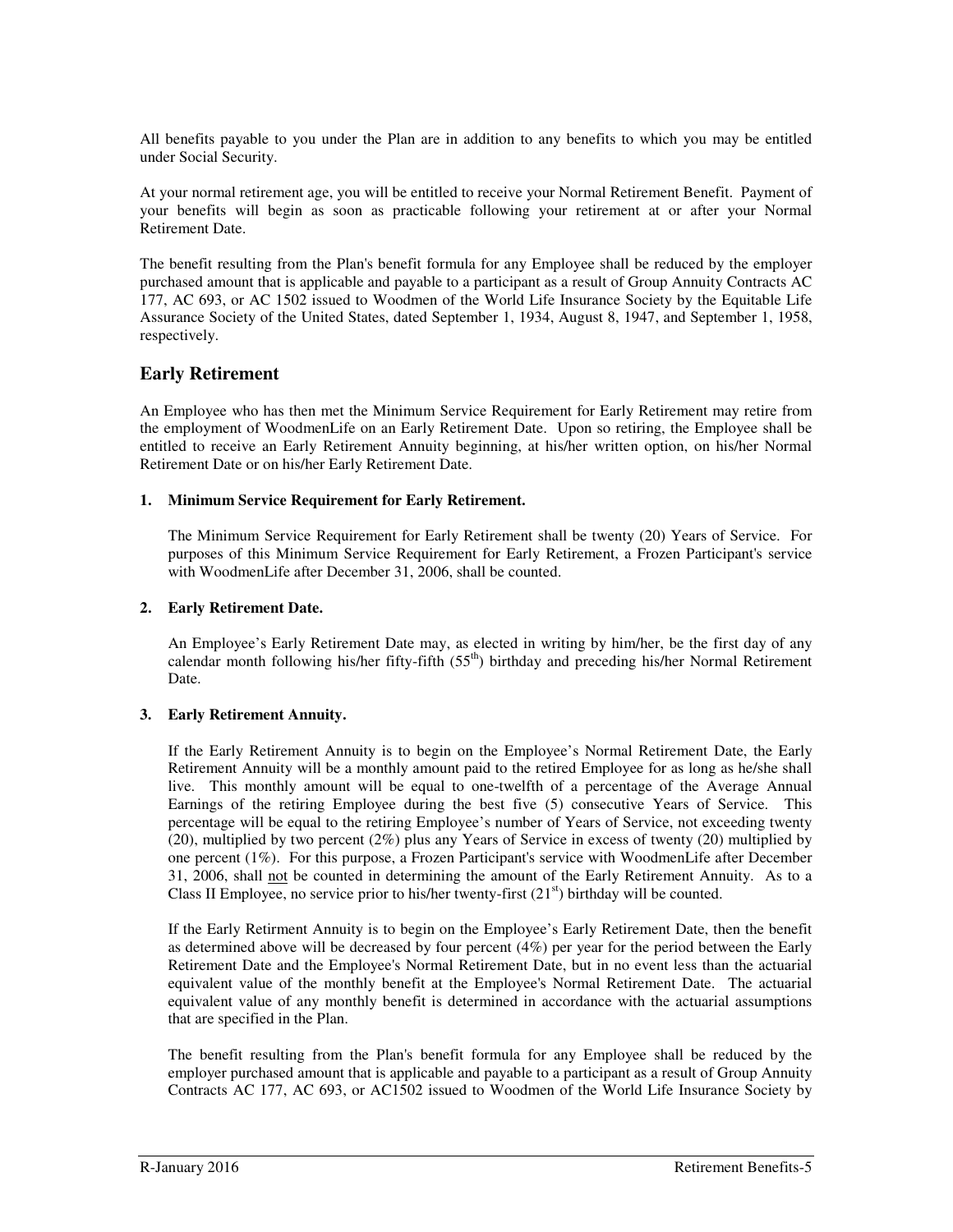the Equitable Life Assurance Society of the United States, dated September 1, 1934, August 8, 1947, and September 1, 1958, respectively.

## **Special Early Retirement**

An Employee who has then met the Minimum Service Requirement for Special Early Retirement may retire from the employment of WoodmenLife on a Special Early Retirement Date. Upon Special Early Retirement, the Employee shall be entitled to receive a Special Early Retirement Annuity beginning on his/her Special Early Retirement Date.

#### **1. Minimum Service Requirement for Special Early Retirement.**

The Minimum Service Requirement for Special Early Retirement shall be thirty (30) Years of Service. For purposes of this Minimum Service Requirement for Special Early Retirement, a Frozen Participant's service with WoodmenLife after December 31, 2006, shall be counted.

#### **2. Special Early Retirement Date.**

An Employee's Special Early Retirement Date may, as elected in writing by him/her, be the first day of any calendar month following his/her sixtieth (60<sup>th</sup>) birthday and preceding his/her Normal Retirement Date.

#### **3. Special Early Retirement Annuity.**

The Special Early Retirement Annuity will be a monthly amount payable to the retired Employee, beginning on his/her Special Early Retirement Date, for as long as he/she shall live. This monthly amount will be equal to one-twelfth of a percentage of the Average Annual Earnings of the retiring Employee. This percentage will be the retiring Employee's number of Years of Service, not exceeding twenty (20), multiplied by two percent (2%) plus the Years of Service in excess of twenty (20), not exceeding ten (10), multiplied by one percent (1%) plus any Years of Service in excess of thirty (30) multiplied by one-half of one percent (0.5%). For this purpose, a Frozen Participant's service with WoodmenLife after December 31, 2006, shall not be counted in determining the amount of the Special Early Retirement Annuity. As to a Class II Employee, no service prior to his/her twenty-first  $(21<sup>st</sup>)$ birthday will be counted.

The benefit resulting from the Plan's benefit formula for any Employee shall be reduced by the employer purchased amount that is applicable and payable to a participant as a result of Group Annuity Contracts AC 177, AC 693, or AC1502 issued to Woodmen of the World Life Insurance Society by the Equitable Life Assurance Society of the United States, dated September 1, 1934, August 8, 1947, and September 1, 1958, respectively.

#### **Late Retirement**

Your Late Retirement Date is the first day of the next month following your actual retirement date after reaching your Normal Retirement Date. On your Late Retirement Date, you will be entitled to receive your benefits under the Plan.

Your Late Retirement Benefits shall be based on the formula used to calculate your Normal Retirement Benefit. This will take into account your Years of Service and your Average Annual Earnings to your Late Retirement Date (or through December 31, 2006, if you are a Frozen Participant). If your benefits under the Plan do not start by April 1 following the calendar year you attain 70 ½, your Late Retirement Benefit will be actuarially increased to take into account the period after this date in which you were not receiving the payment of benefits under the Plan.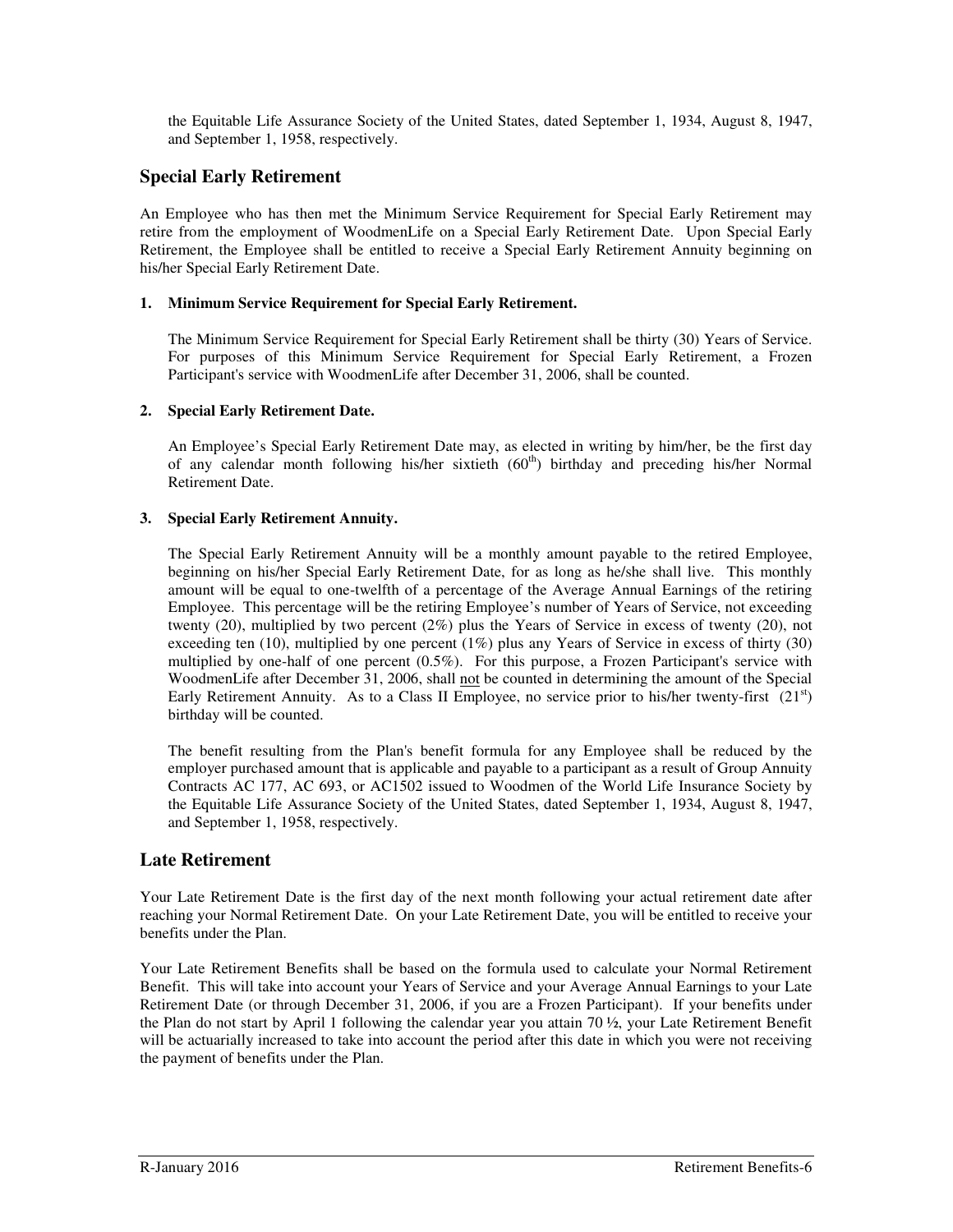Payment of your Late Retirement Benefits will begin as soon as practicable following your Late Retirement Date. (See the Section of this Summary Plan Description entitled "Benefit Payment Options").

## **Death**

If you are married at the time of your death and your death occurs before your retirement date for your benefits under the Plan, your spouse will be the beneficiary of the death benefit provided under the Plan. Death benefits shall be the "Minimum Spouse's Death Benefit." The "Minimum Spouse's Death Benefit" means a death benefit for a vested married participant payable to the participant's surviving spouse in the form of a pre-retirement survivor annuity. No death benefits will be provided if you are not married at the time of your death.

The pre-retirement survivor annuity to your spouse shall be an annuity providing periodic payments for the life of your spouse. This annuity is generally equal to the monthly amount that is payable to a surviving spouse under the joint and 100% survivor annuity that would be paid under the Plan had, in the case of a death after your Early Retirement Date, you retired and begun receiving the joint and 100% survivor annuity provided by the Plan on the day before your death; or if you had not reached your Early Retirement Date, the amount that is payable under a joint and 100% survivor annuity determined as if you had separated from service on the date of your death, survived to the earliest date that you could elect to receive benefits under the Plan, and retired on this date and began receiving the joint and 100% survivor annuity at that time. The size of the monthly payments will depend on the value of your vested accrued benefit under the Plan at the time of your death.

If you have twenty-five (25) Years of Service or if you are eligible for an immediate early retirement benefit at the time of your death, your spouse is entitled to a reduced immediate lifetime pre-retirement survivor annuity if you should die before you retire.

If you have five (5) Years of Service for vesting purposes and die before receiving benefits, your spouse is entitled to a deferred pre-retirement survivor lifetime annuity beginning at the date you would have reached your Early Retirement Date. A later annuity starting date for the pre-retirement survivor annuity may be elected by your spouse which is not later than your Normal Retirement Date.

Since your spouse has certain rights in the Plan's death benefit, you should immediately report any change in your marital status to the Administrator.

# **Disability**

A disability retirement benefit is provided by the Plan for eligible participants who became totally and permanently disabled before January 1, 2013. Under the Plan, disability is defined as a physical or mental condition resulting from bodily injury, disease, or mental disorder which renders you incapable of performing not only your regular duties, but also other duties suitable to a person of your education, training, and experience. Disability is determined by the Board of Directors of WoodmenLife or its designee, acting upon the recommendation of WoodmenLife's Medical Director.

If you became totally and permanently disabled in accordance with the terms of the Plan before January 1, 2013, and while you are a participant in the Plan, and by reason thereof your employment ceased and you had then met the Minimum Service Requirement for Early Retirement, you may receive a disability retirement annuity equal to the amount (without reduction) that would have been first payable to you on your Normal Retirement Date. No retirement benefit is payable while you are receiving disability benefits under WoodmenLife's group disability income plan, and the disability retirement benefit shall not be payable under the Plan until your benefit payments under the group disability income plan have ended.

Payment of the disability retirement benefit will begin on the date designated by the Board of Directors or its designee. (See the Section of this Summary Plan Description entitled "Benefit Payment Options").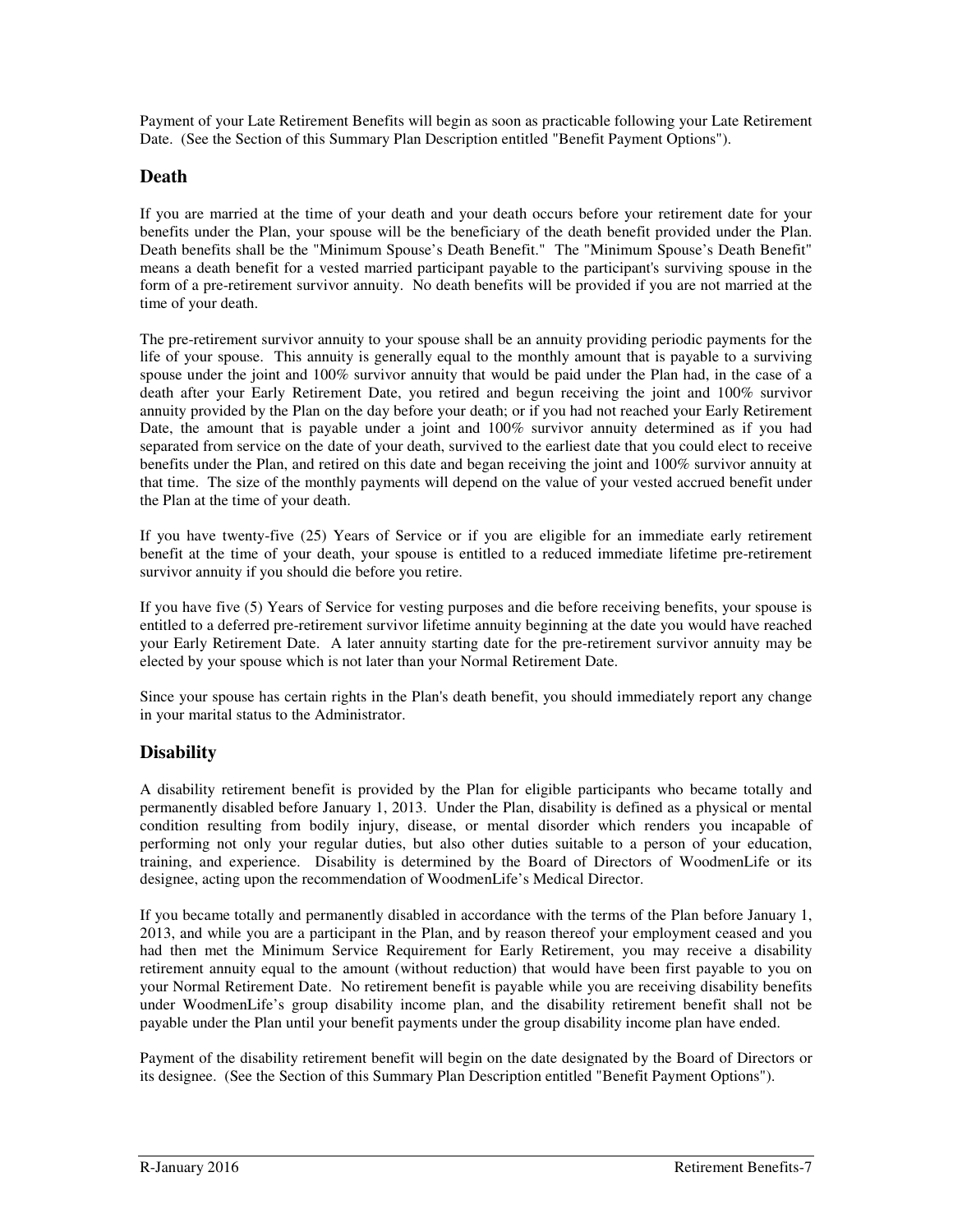## **Termination of Employment –Vesting**

The Plan is designed to encourage you to stay with WoodmenLife until retirement. Payment of benefits under the Plan is only available upon your death, disability, or retirement.

If your employment is terminated for reasons other than those listed above; you will be entitled to receive a normal retirement benefit only if you have been credited with five (5) Years of Service under the Plan. (See the Section of this Summary Plan Description entitled "YEAR OF SERVICE RULES"). However, you will be able to begin receiving a retirement benefit when you have reached your Normal Retirement Age while employed with WoodmenLife.

If your employment with WoodmenLife is terminated and you have met the "Years of Service" requirement but not the "age" requirement for Early Retirement or Special Early Retirement, benefits are available when the minimum age requirements are reached.

## **Benefit Payment Options**

The normal forms of distribution for your benefits under the Plan depends on your marital status. Note that all benefit amount formulas as discussed above assume a life annuity without survivor benefits. Monthly benefit amounts will be reduced if the form of distribution is a joint and 100% survivor annuity, or distribution of the pre-retirement survivor annuity to your surviving spouse in the event of your death before receiving benefits. All methods of distribution, however, have equivalent values as determined under the actuarial assumptions that are specified in the Plan.

If you are married on the date your benefits are to begin, your benefits are payable in the form of a joint and 100% survivor annuity. This means that if you die and are survived by a spouse, your spouse will receive a monthly benefit for the remainder of his/her life equal to 100% of the monthly benefit you were receiving at the time of your death.

Beginning with benefits that are payable after December 31, 2007, married participants may elect to have benefits paid in the form of a joint and 50% survivor annuity in lieu of the joint and 100% survivor annuity form of benefit. Married participants may also elect to receive benefits in the form of a life annuity for the participant with no survivor benefits. Such an election to receive the optional joint and 50% survivor annuity or the life annuity with no survivor benefits must include a waiver of the joint and 100% survivor annuity that is signed by your spouse. The waiver and the spouse's consent must be witnessed by a representative of the Plan or a notary public.

If you are not married on the date your benefits are to begin, you will automatically receive a life annuity, which means you will receive payments for as long as you live. Upon your death, there will be no survivor benefits.

Since the form of your benefit distribution is dependent upon your marital status, you must immediately inform the Administrator of any change in your marital status. When you are about to retire, the Administrator will provide an explanation of the joint and 100% survivor annuity, the optional joint and 50% survivor annuity, and the straight life annuity to you in greater detail, including the relative values of the optional forms of distribution, and an opportunity for you and your spouse to waive the joint and  $100\%$ survivor annuity form of payment. The election for an optional form of benefit must be made and filed with the Administrator in the 180-day period that ends on the annuity starting date for your benefits.

Your monthly retirement benefit is subject to adjustment in years after it commences to be paid based on increases in the cost of living as provided under specific rules and limitations described in the Plan. However, the adjustment for monthly retirement benefits that are first eligible to be paid after December 31, 2012, will be limited so that the amount of your monthly retirement benefit will not exceed the greater of the original amount of the monthly retirement benefit or the benefit that results when the portion of the monthly retirement benefit that is attributable to your accrued benefit on December 31, 2012, is adjusted by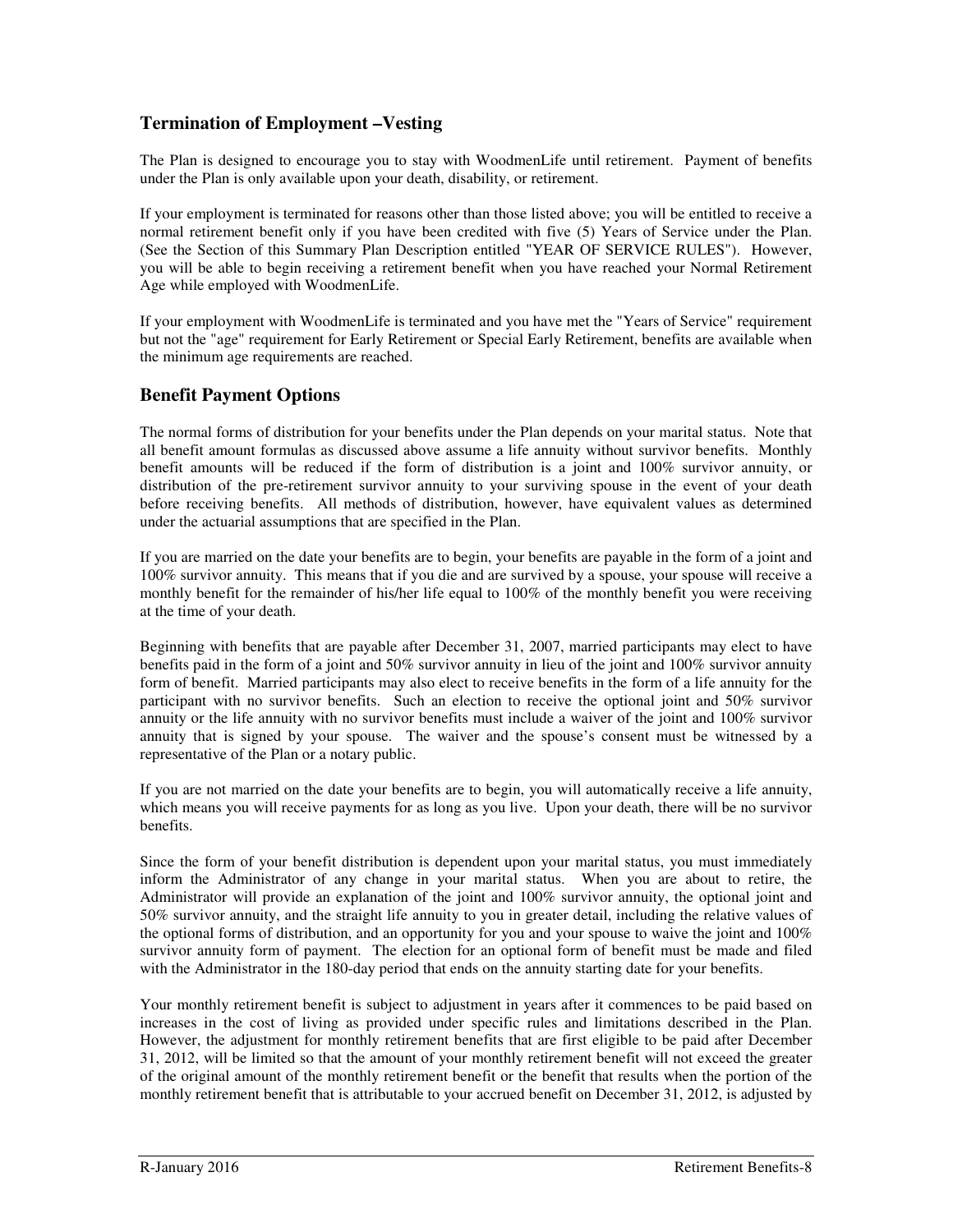the increases in the cost of living (not to exceed three percent  $(3%)$  per year) following the date you first became eligible to receive monthly retirement benefits from the Plan.

Notwithstanding the foregoing forms of distribution, if the present value of your vested normal retirement benefit is not greater than \$5,000 at the time termination of employment with WoodmenLife, your vested benefit will be paid in the form of a single lump sum distribution within one (1) year of such termination. This distribution will satisfy all of the Plan's obligations to you, and you and your spouse will not receive any other benefit under the Plan. If the amount of the lump sum distribution is greater than \$1,000, it will be distributed in the form of a direct rollover to an individual retirement plan designated by the Administrator, unless you elect to have such distribution paid directly to you or to an eligible retirement plan that you specify in the form of a direct rollover.

## **Treatment of Distributions From The Plan**

Whenever you receive a distribution from the Plan, it will be subject to federal and state income taxes as ordinary income. Current federal laws require federal income taxes to be withheld on your annuity benefit payments unless you specifically request in writing that taxes not be withheld. The amount of taxes withheld will depend on your filing status and the number of exemptions you claim. Withholding of state income taxes on your annuity benefit payments may also be required depending on the state of your residence.

If you receive a lump sum distribution from the Plan, you can defer paying taxes by making a "direct transfer" or a "rollover" of the distribution to an eligible rollover plan. Both of these methods involve transferring all or part of the distribution into another employer's retirement plan, an individual retirement account (IRA), eligible tax-sheltered annuity, or other eligible rollover plan. The difference between a direct transfer and a rollover is that you actually receive payment from the Plan when you make a rollover. Because you actually receive the funds, the Plan is required to withhold twenty percent (20%) of the amount for federal income taxes. This is true even if you intend to make a rollover.

If you receive the lump sum payment, you cannot avoid federal tax withholding. The only way to prevent the twenty percent (20%) federal tax withholding on a lump sum payment is to elect that the Plan make a direct transfer of the distribution to another retirement plan or to an IRA.

You may also make a direct rollover of a lump sum distribution to a Roth IRA; however, the distribution will be subject to federal and state income taxes even though it is directly transferred to the Roth IRA.

The Administrator will provide you with a notice at the time your benefits under the Plan become payable that explains these rollover and tax withholding rules. You will have at least thirty (30) days after you receive this notice to decide how to receive your lump sum benefit.

## **No Assignment of Benefits/Qualified Domestic Relation Orders**

As a general rule, your interest in your Accrued Benefit, including your "vested interest," may not be alienated. This means that your interest may not be sold, used as collateral for a loan, given away, or otherwise transferred. In addition, your creditors may not attach, garnish, or otherwise interfere with your Accrued Benefit.

There is an exception, however, to this general rule. The Administrator may be required by law to recognize obligations you incur as a result of court-ordered child support or alimony payments. The Administrator must honor a "Qualified Domestic Relations Order." A "Qualified Domestic Relations Order" is defined as a decree or order issued by a court that obligates you to pay child support or alimony, or otherwise allocates a portion of your Accrued Benefit in the Plan to your spouse, former spouse, child, or other dependent. If a "Qualified Domestic Relations Order" is received by the Administrator, all or a portion of your benefits may be used to satisfy the obligation. The Administrator shall determine the validity of any domestic relations order received. The Administrator may not qualify or follow any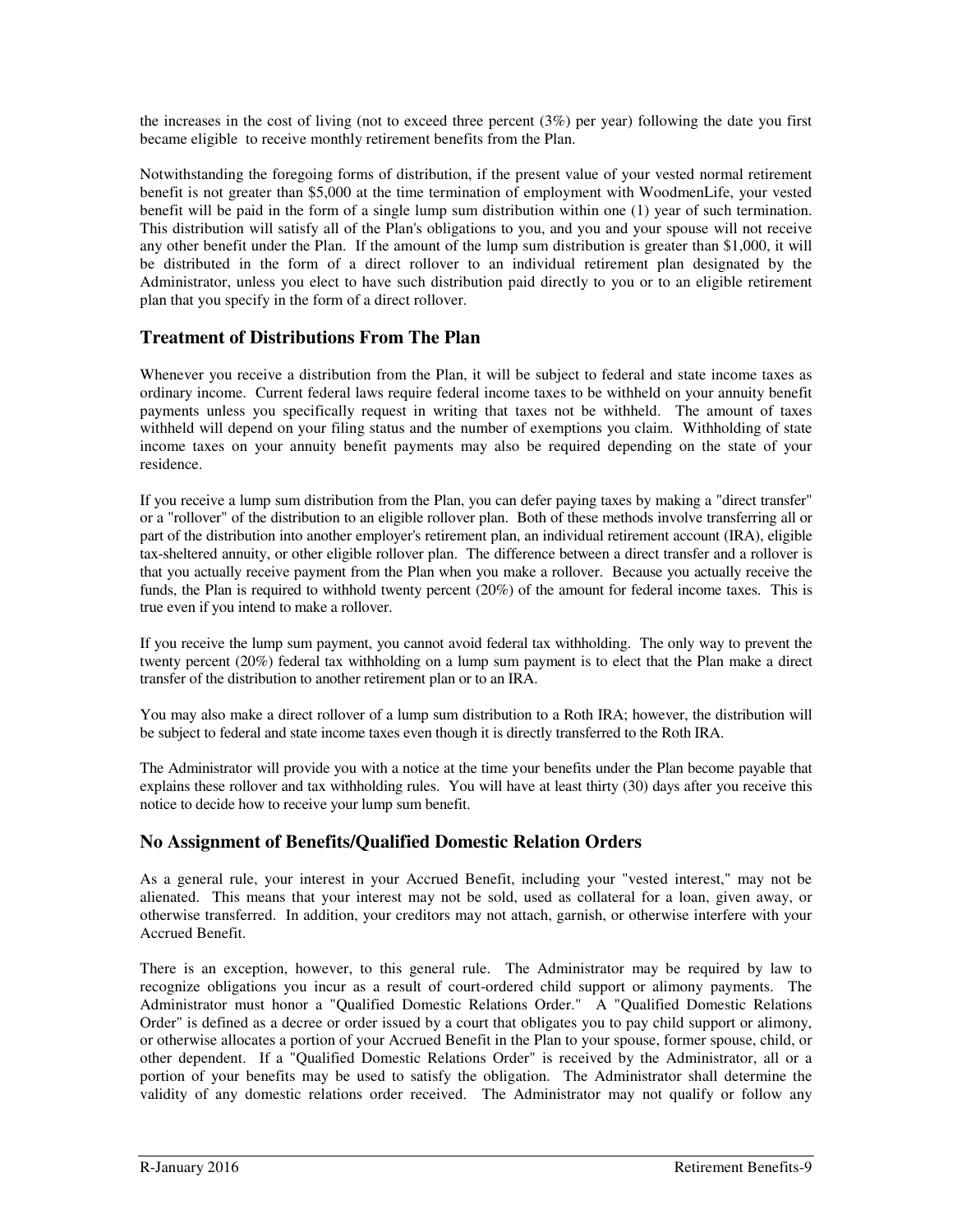domestic relations order which alters, changes, or provides for a form of benefit not provided by the Plan or which accelerates or defers the time of payment of benefits except to the limited extent allowed by the laws governing Qualified Domestic Relations Orders.

If you anticipate that a domestic relations order will be issued with respect to your benefits under the Plan, you should contact the Plan Administrator for more information on the procedures which need to be followed to qualify any such order. A copy of the Plan's procedures governing qualified domestic relations order determinations can be obtained, without charge, from the Administrator.

# **YEAR OF SERVICE RULES**

# **Year of Service and Hour of Service**

"Year of Service" is used throughout this Summary. Year of Service has the following meanings for the purposes which follow:

- 1. For purposes of vesting, the computation period of twelve (12) consecutive months during which an employee completes at least one thousand (1,000) hours of service. For this purpose, the vesting computation period shall begin on the date on which the employee first performs an hour of service (or when the employee attains age eighteen (18) if later), and each succeeding anniversary of that date.
- 2. For benefit accrual purposes, a full Year of Service is a period of twelve (12) consecutive months during which an employee completes two thousand and fifteen (2,015) hours of service. The 12-month periods are to be measured from the date of employment (or the date the Class II Employee attains age twenty-one (21) if later) and each succeeding anniversary of that date. Fractional parts of a full Year of Service will be credited to the employee based on hours of service actually performed within the year.

# **One-Year Break in Service**

A One-Year Break in Service is a Plan Year during which you have not completed more than 500 hours of service with WoodmenLife. When you have incurred a One-Year Break in Service, your participation in the Plan shall cease.

A One-Year Break in Service does NOT occur, however, in the Plan year in which you enter or leave the Plan for reasons of:

- (a) Death;
- (b) Disability (if incurred before January 1, 2013);
- (c) Retirement;
- (d) Authorized leave of absence;
- (e) Initial participation;
- (f) Certain maternity or paternity absences; or
- (g) Absences covered under the FMLA of 1993.

For Plan Years beginning after December 31, 1984, the Plan Administrator will be required to credit you with Hours of Service for a family medical leave of absence. These are absences taken on account of pregnancy, birth, or adoption of your child. No more than 501 hours of service shall be credited for this purpose and these Hours of Service shall be credited solely to avoid your incurring a One-Year Break in Service. The Plan Administrator may require you to furnish proof that your absence qualifies as a family medical leave of absence.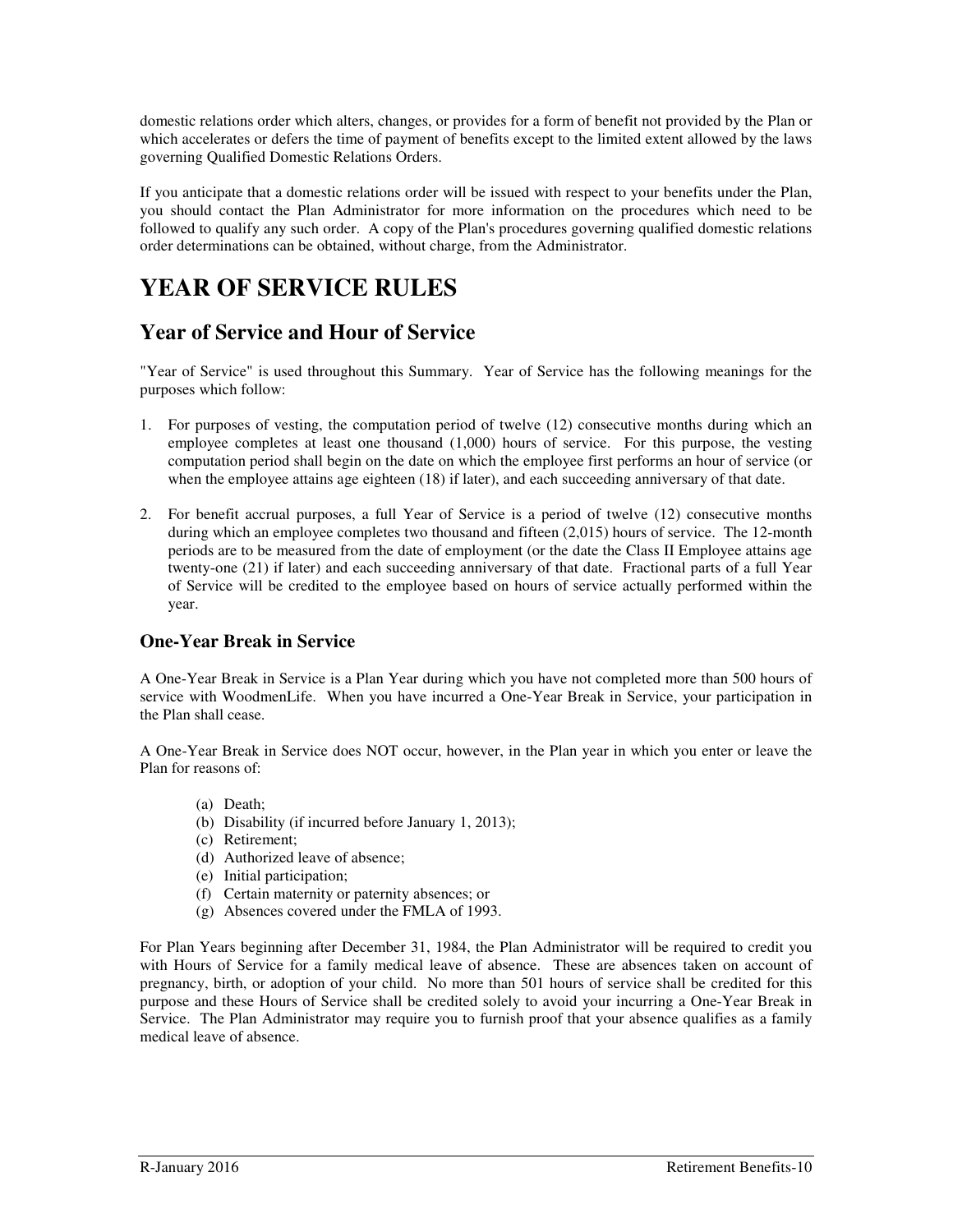# **Top-Heavy Vesting**

A defined benefit plan that primarily benefits "key employees" is called a top-heavy plan. Certain WoodmenLife officers are key employees. A plan is a top-heavy plan if the sum of the present value of accrued benefits for key employees is more than sixty percent (60%) of the sum of the present value of accrued benefits of all employees.

Each year the Administrator is responsible for determining whether the Plan is a top-heavy plan. If the Plan becomes top-heavy in any Plan Year, then non-key employees should be entitled to certain top-heavy minimum benefits and other special rules will apply.

Instead of using the vesting schedule for non-top-heavy testing, the following schedule will be used for all years the Plan is top-heavy:

| <b>Years of Service</b> | Percentage |
|-------------------------|------------|
|                         | 20%        |
| 3                       | 40%        |
|                         | 60%        |
|                         | $100\%$    |

The Plan is not now, nor is expected to become, a top-heavy plan.

# **CLAIMS BY PARTICIPANTS AND SPOUSES**

Benefits will be paid to participants and their spouses without the necessity of formal claims. You or your spouse, however, may make a request for any Plan benefit to which you may be entitled. Any such request must be made in writing, and it should be made to the Administrator.

Your request for Plan benefits shall be considered a claim for Plan benefits, and it will be subject to a full and fair review. If our claim is wholly or partially denied, the Administrator shall furnish you with a written notice of this denial. This written notice must be provided to you within a reasonable period of time in accordance with the following:

- If you are filing a claim for benefits other than a claim for disability benefits, then you will be provided a written notice of denial no later than ninety (90) days after the Administrator receives your claim. This 90-day period may be extended up to an additional ninety (90) days if special circumstances require an extension of time for processing the claim. If an extension of time is required, the Administrator will provide you a written notice of extension within ninety (90) days following the date the Administrator receives your claim. The written notice of extension will indicate the special circumstances requiring an extension of time and the date by which the Plan expects to render the benefit determination.
- If you are filing a claim for disability benefits, then you will be provided a written notice of denial no later than forty-five (45) days after the Administrator receives your claim. This 45 day period may be extended up to an additional thirty (30) days if the Administrator determines an extension is necessary due to matters beyond the control of the Plan. If an extension of time is required, the Administrator will provide you a written notice of extension within forty-five (45) days following the date the Administrator receives your claim. The initial 30-day extension period may be extended for up to an additional thirty (30) days if the Administrator determines an additional extension is necessary due to matters beyond the control of the Plan. If an additional extension of time is required, the Administrator will provide you a written notice of extension within the initial 30-day extension period. Any written notice of extension will indicate the special circumstances requiring an extension of time and the date by which the Plan expects to render the benefit determination.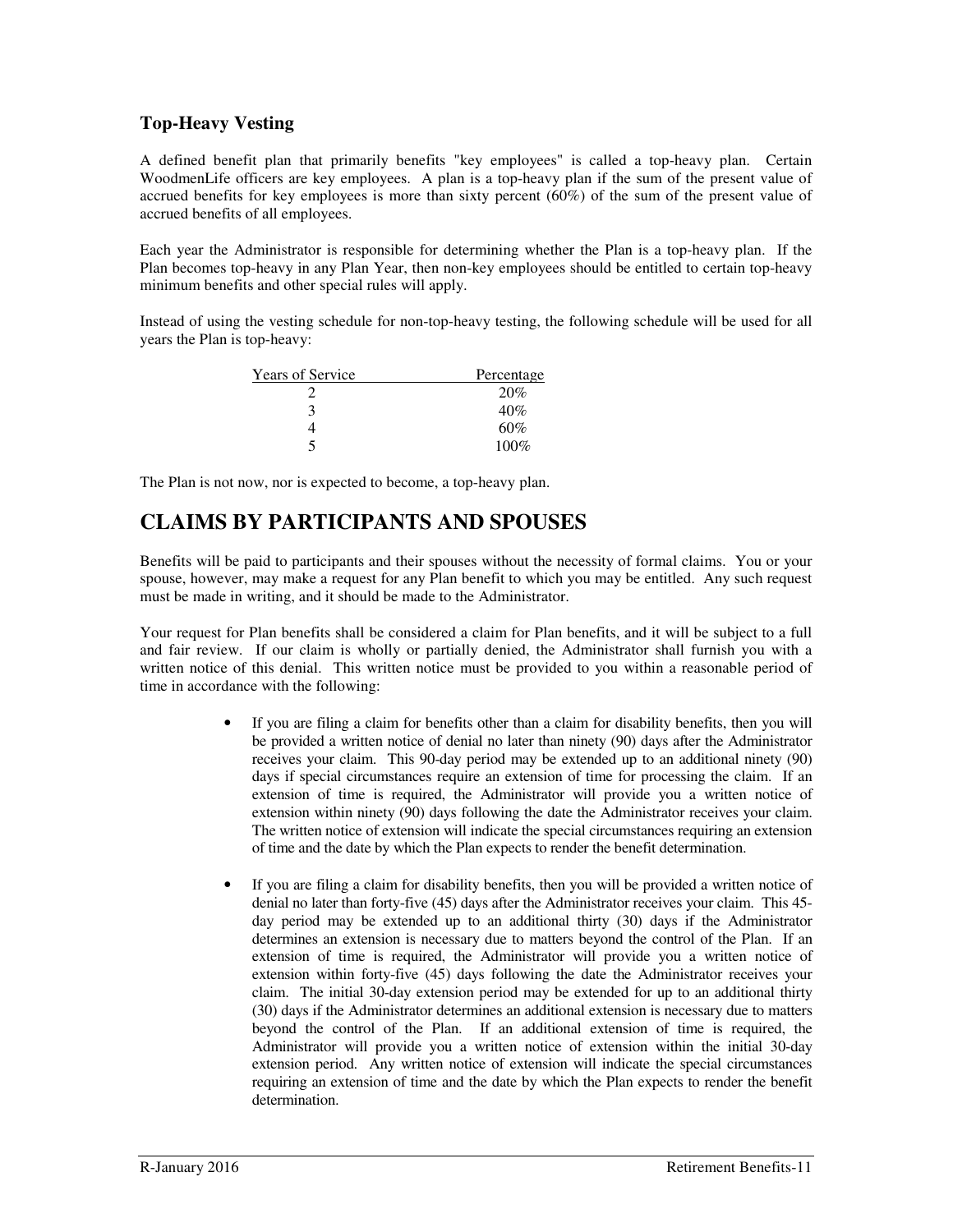The written notice must contain the following information:

- 1. the specific reason or reasons for the denial;
- 2. specific reference to those Plan provisions on which the denial is based;
- 3. a description of any additional information or material necessary to correct your claim and an explanation of why such material or information is necessary; and
- 4. a description of the Plan's claim review procedures and the time limits applicable to such procedures, including a statement of the right to bring a civil action under Section 502(a) of the Employee Retirement Income Security Act of 1974 ("ERISA") following an adverse benefit determination.

If notice of the denial of a claim is not furnished to you in accordance with the above within a reasonable period of time, your claim shall be deemed denied. You will then be permitted to proceed to the review stage described in the following paragraphs.

If your claim has been denied, and you wish to submit your claim for review, you must follow the Claims Review Procedure.

#### **The Claims Review Procedure**

- 1. Upon the denial of the claim for benefits, you may file your claim for review, in writing, with the Administrator. The form for this claim for review is available from WoodmenLife or the Plan Administrator.
- 2. YOU MUST FILE THE CLAIM FOR REVIEW:
	- with the Administrator no later than sixty (60) days after you have received written notification of the denial of your claim for disability benefits; or
	- with the Disability Claims Administrator no later than 180 days after you have received a written notification of the denial of your claim for disability benefits.
- 3. You may review all pertinent documents relating to the denial of your claim and submit any written comments or documents to the Administrator.
- 4. Your claim for review must be given a full and fair review. If a claim for disability benefits is being reviewed, then the review will not give deference to the initial denial of the claim for disability benefits. The review of a claim for disability benefits will be conducted by the Disability Claims Administrator that will be different from the Administrator and will not be subordinate to the Administrator. The Disability Claims Administrator will identify any expert whose advice was obtained on behalf of the Plan in connection with an adverse benefit determination regardless of whether the advice was relied upon in making the benefit determination.

If your claim is denied on review, you will be provided a written notice of denial within a reasonable period of time in accordance with the following:

(a) If you are filing a claim for benefits other than a claim for disability benefits, then you will be provided a written notice of denial no later than sixty (60) days after the Administrator receives your request for review. This 60-day period may be extended up to an additional ninety (90) days if special circumstances require an extension of time for processing the claim. If an extension of time is required, the Administrator will provide you a written notice of extension within sixty (60) days following the date the Administrator receives your claim. The written notice of extension will indicate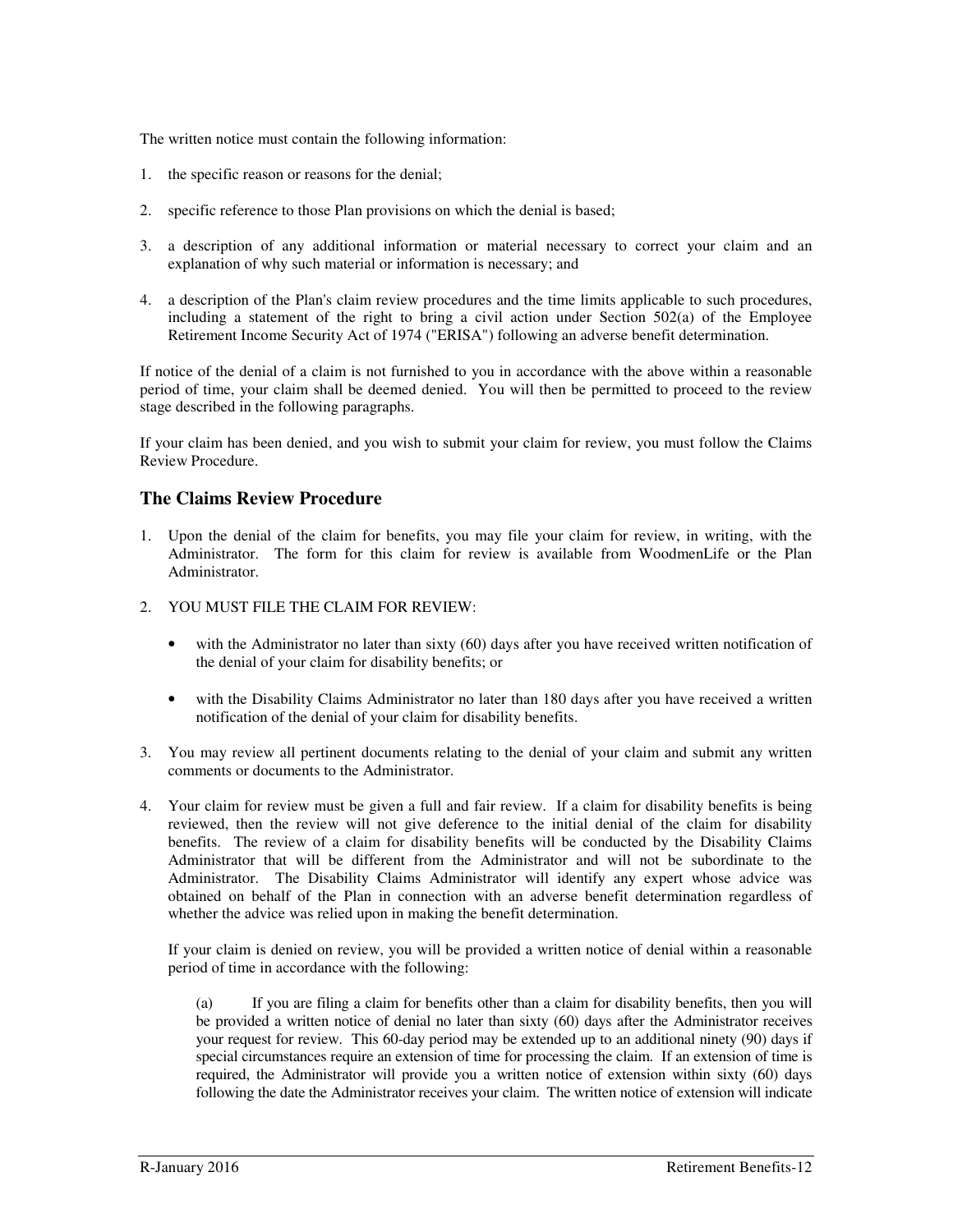the special circumstances requiring an extension of time and the date by which the Plan expects to render the decision on review.

(b) If you are filing a claim for disability benefits, then the Disability Claims Administrator will provide you a written notice of denial no later than forty-five (45) days after the Disability Claims Administrator receives your request for review. This 45-day period may be extended up to an additional forty-five (45) days if special circumstances require an extension of time for processing the claim.. If an extension of time is required, the Disability Claims Administrator will provide you a written notice of extension within forty-five (45) days following the date the Disability Claims Administrator receives your claim. The written notice extension will indicate the special circumstances requiring an extension of time and date by which the Disability Claims Administrator expects to render the decision on review.

- 5. The Administrator's decision (or Disability Claims Administrator's decision) on your claim for review shall be communicated to you in a written notice of denial which will include specific reasons for the decision as well as references to the pertinent Plan provisions on which the decision was based. The written notice of denial will also include a statement that you are entitled to receive upon request and free of charge, access to all information relevant to the claim for benefits, and a statement of your right to bring a civil action under Section 502(a) of ERISA. If a claim for disability benefits is denied on review, then the written notice of denial will also include the following statement: "You and the Plan may have other voluntary alternative dispute resolution options, such as mediation. One way to find out what may be available is to contact your local U.S. Department of Labor office and your State insurance regulatory agency."
- 6. If the Administrator's decision (or Disability Claims Administrator's decision) on your review is not furnished to you within the time limitations described above, your claim will be deemed denied on review.
- 7. If benefits are provided or administered by an insurance company, insurance service, or other similar organization which is subject to regulation under the insurance laws, the claims procedure relating to these benefits may provide for review. If so, that company, service, or organization will be the entity to which claims are addressed.
- 8 If you have any questions regarding the proper person or entity to address claims, you should ask the Administrator.
- 9. WoodmenLife shall appoint the Disability Claims Administrator, which shall be a committee of not less than one (1) individual who shall serve at the pleasure of the Employer. No member of the Disability Claims Administrator will be directly or indirectly involved with the initial determination of a claim for benefits, and shall not be subordinate to any member of the Administrator. The Disability Claims Administrator shall review an initial adverse benefits determination upon appeal by the claimant and shall possess all of the Administrator's discretionary power and authority as provided elsewhere in the Plan to the extent such discretionary power and authority relates to the appeal and determination of a claim for benefits. The name and address of the Disability Claims Administrator is available upon request of the Plan's Administrator.

# **AMENDMENT AND TERMINATION OF YOUR PLAN**

#### **Amendment**

WoodmenLife has the right to amend the Plan at any time. In no event, however, shall any amendment:

1. authorize or permit any part of the Plan assets to be used for purposes other than the exclusive benefit of participants or their spouses;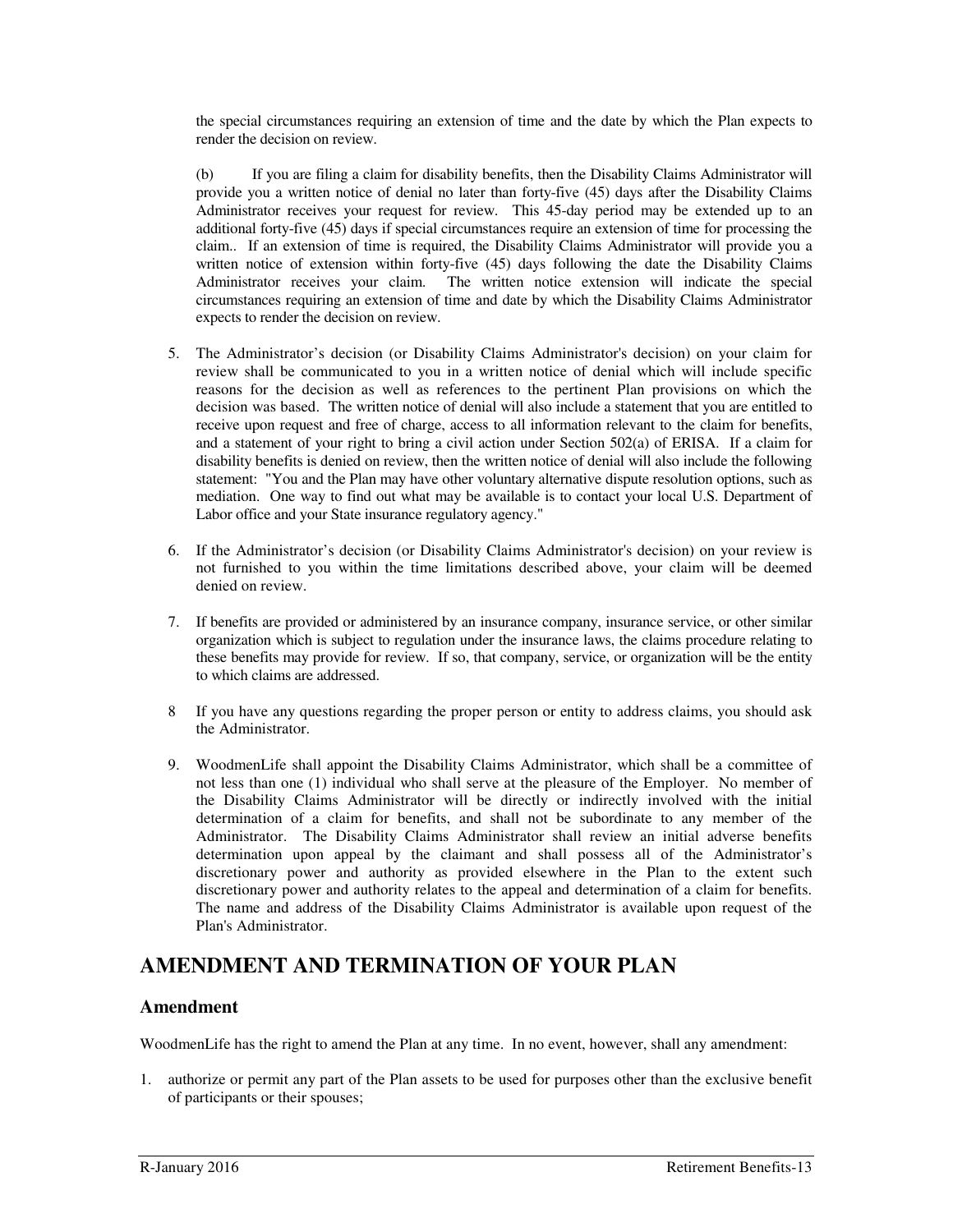- 2. cause any reduction in your benefit that has accrued to the date of the amendment; or
- 3. cause any part of your Plan assets to revert to WoodmenLife.

## **Termination**

WoodmenLife has the right to terminate the Plan at any time. Upon termination, you will become 100% vested in the present value of your Accrued Benefit. WoodmenLife may direct that either:

- 1. benefits be distributed to you in one (1) lump-sum payment or in the form of a deferred annuity as soon as practicable, but not later than three (3) years following termination; or
- 2. the Plan be continued and benefits be distributed to you or your spouse as if the Plan had not terminated. (See the Section of this Summary Plan Description entitled "BENEFITS UNDER YOUR PLAN").

## **Priorities Upon Termination**

Upon termination of the Plan, the assets of the Plan shall be "allocated" or divided among participants and spouses in accordance with the following priorities:

- 1. To that portion of your Accrued Benefit which is derived from your voluntary contributions made to the Plan, if any.
- 2. Equally among:
	- a. Retired participants and their spouses to whom payment commenced at least five (5) years prior to the date of termination; and
	- b. Participants who could have retired and received payment of their benefits at least five (5) years prior to the date of termination.
- 3. To all benefits guaranteed and insured by the Pension Benefit Guaranty Corporation ("PBGC").
- 4. To all other vested accrued benefits not insured by the PBGC.
- 5. To all other Accrued Benefits provided under the Plan.

Any excess funds may revert to WoodmenLife or be used to provide additional benefits for participants.

# **BENEFITS INSURED BY PBGC**

Your pension benefits under this Plan are insured by the PBGC, a federal insurance agency. If the Plan terminates (ends) without enough money to pay all benefits, the PBGC will step in to pay pension benefits. Most people receive all of the pension benefits they would have received under their Plan, but some people may lose certain benefits. The PBGC guarantee generally covers normal and early retirement benefits, disability benefits if you become disabled before the Plan terminates, and certain benefits for your survivors.

The PBGC guarantee generally does not cover: (1) benefits greater than the maximum guaranteed amount set by law for the year in which the Plan terminates; (2) some or all benefit increases and new benefits based on Plan provisions that have been in place for fewer than five (5) years at the time the Plan terminates; (3) benefits that are not vested because you have not worked long enough for the sponsoring employer; (4) benefits for which you have not met all of the requirements at the time the Plan terminates;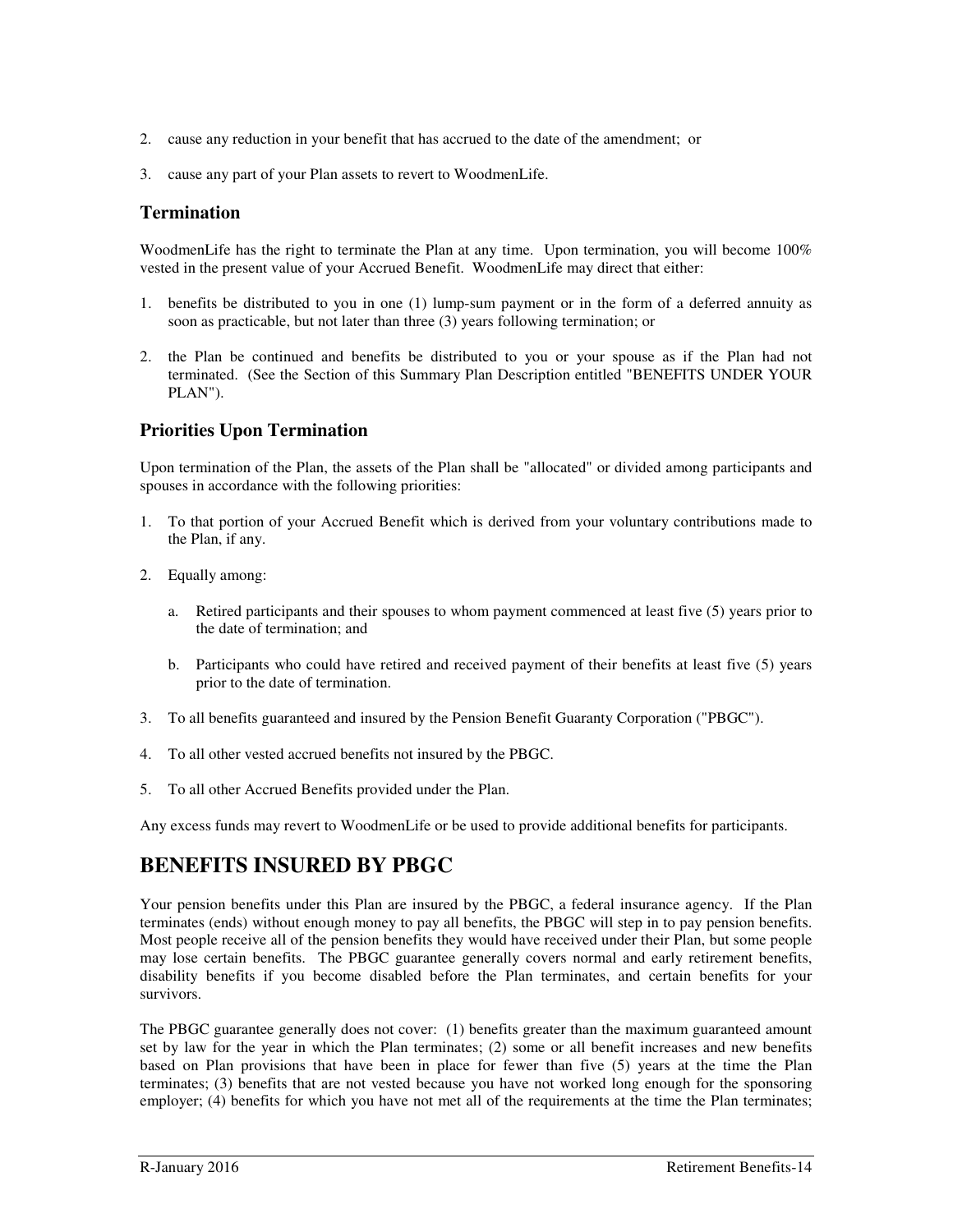(5) certain early retirement payments (such as supplemental benefits that stop when you become eligible for Social Security) that result in an early retirement monthly benefit greater than your monthly benefit at the Plan's normal retirement age; and (6) non-pension benefits, such as health insurance, life insurance, certain death benefits, vacation pay, and severance pay.

Even if certain of your benefits are not guaranteed, you still may receive some of those benefits from the PBGC depending on how much money the Plan has and on how much the PBGC collects from the sponsoring employer.

For more information about the PBGC and the benefits it guarantees, ask your Plan Administrator or contact the PBGC's Technical Assistance Division, 1200 K Street N.W., Suite 930, Washington, D.C. 20005-4026 or call 202-326-4000 (not a toll-free number). TTY/TDD users may call the federal relay service toll-free at 1-800-877-8339 and ask to be connected to 202-326-4000. Additional information about the PBGC's pension insurance program is available through the PBGC's website on the Internet at http://www.pbgc.gov.

# **Statement of ERISA Rights**

As a participant in the Plan, you are entitled to certain rights and protections under ERISA. ERISA provides that all Plan participants shall be entitled to:

#### **Receive Information About Your Plan and Benefits**

Examine, without charge, at the Administrator's office and at other specified locations, such as work sites, all Plan documents, including insurance contracts, if any, and a copy of the latest annual report (Form 5500 series) filed by the Plan with the U.S. Department of Labor and available at the Public Disclosure Room of the Employee Benefits Security Administration.

Obtain upon written request to the Administrator, copies of documents governing the operation of the Plan, including any insurance contracts, and copies of the latest annual report (Form 5500 series) and updated summary plan descriptions. The Administrator may make a reasonable charge for the copies.

Receive a summary of the Plan's annual financial report. The Administrator is required by law to furnish each participant with a copy of this summary annual report.

Obtain a statement telling you whether you have a right to receive a pension benefit at your normal retirement date and if so, what your benefits would be at your normal retirement date if you stop working under the Plan now. If you do not have a right to a pension, the statement will tell you how many more years you have to work to get a right to a pension. This statement must be requested in writing and is not required to be given more than once every twelve (12) months. The Plan must provide the statement free of charge.

#### **Prudent Actions by Plan Fiduciaries**

In addition to creating rights for Plan participants, ERISA imposes duties upon the people who are responsible for the operation of the employee benefit plan. The people who operate your Plan, called "fiduciaries" of the Plan, have a duty to do so prudently and in the interest of you and other Plan Participants and beneficiaries. No one, including your employer or any other person, may fire you or otherwise discriminate against you in any way to prevent you from obtaining a pension benefit or exercising your rights under ERISA.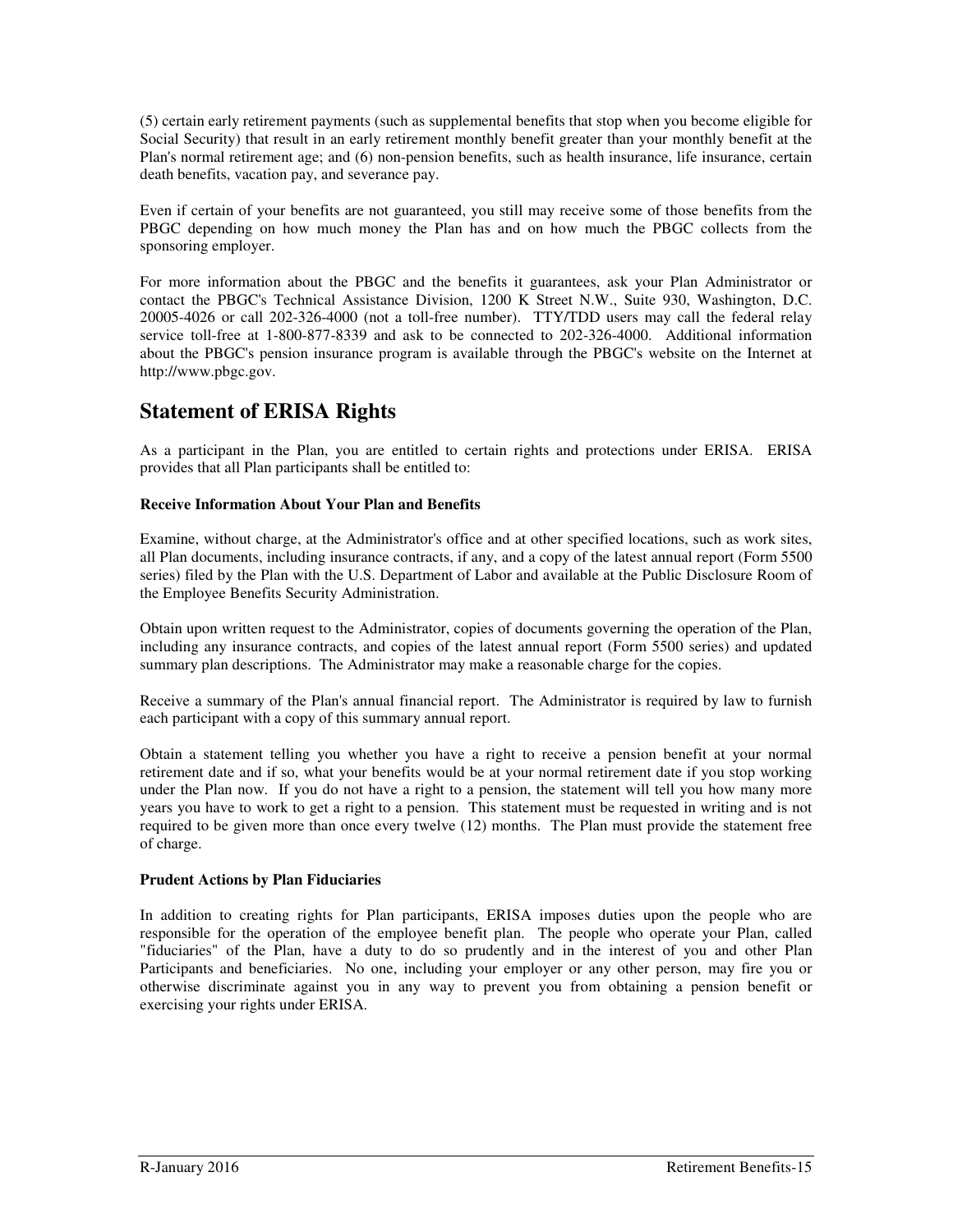#### **Enforce Your Rights**

If your claim for a pension benefit is denied in whole or in part, you have the right to know why this was done, to obtain copies of documents relating to the decisions without charge, and to appeal any denial, all within certain time schedules.

Under ERISA, there are steps you can take to enforce the above rights. For instance, if you request a copy of Plan documents or the latest annual report from the Plan and do not receive them within thirty (30) days, you may file suit in a federal court. In such a case, the court may require the Administrator to provide the materials and pay you up to \$110 a day until you receive the materials, unless the materials were not sent because of reasons beyond the control of the Administrator. If you have a claim for benefits which is denied or ignored, in whole or in part, you may file suit in a state or Federal court. In addition, if you disagree with the Plan's decision or lack thereof concerning the qualified status of a domestic relations order, you may file suit in a state or Federal court. If it should happen that Plan fiduciaries misuse the Plan's money, or if you are discriminated against for asserting your rights, you may seek assistance from the U.S. Department of Labor, or you may file suit in a Federal court. The court will decide who should pay court costs and legal fees. If you are successful, the court may order the person you have sued to pay these costs and fees. If you lose, the court may order you to pay these costs and fees, for example, if it finds your claim is frivolous.

#### **Assistance With Your Questions**

If you have any questions about your Plan, you should contact the Administrator. If you have any questions about this statement or about your rights under ERISA, or if you need assistance in obtaining documents from the Administrator, you should contact the nearest office of the Employee Benefits Security Administration, U.S. Department of Labor, listed in your telephone directory or the Division of Technical Assistance and Inquiries, Employee Benefits Security Administration, U.S. Department of Labor, 200 Constitution Avenue, N.W., Washington, DC 20210. You may also obtain certain publications about your rights and responsibilities under ERISA by calling the publications hotline of the Employee Benefits Security Administration.